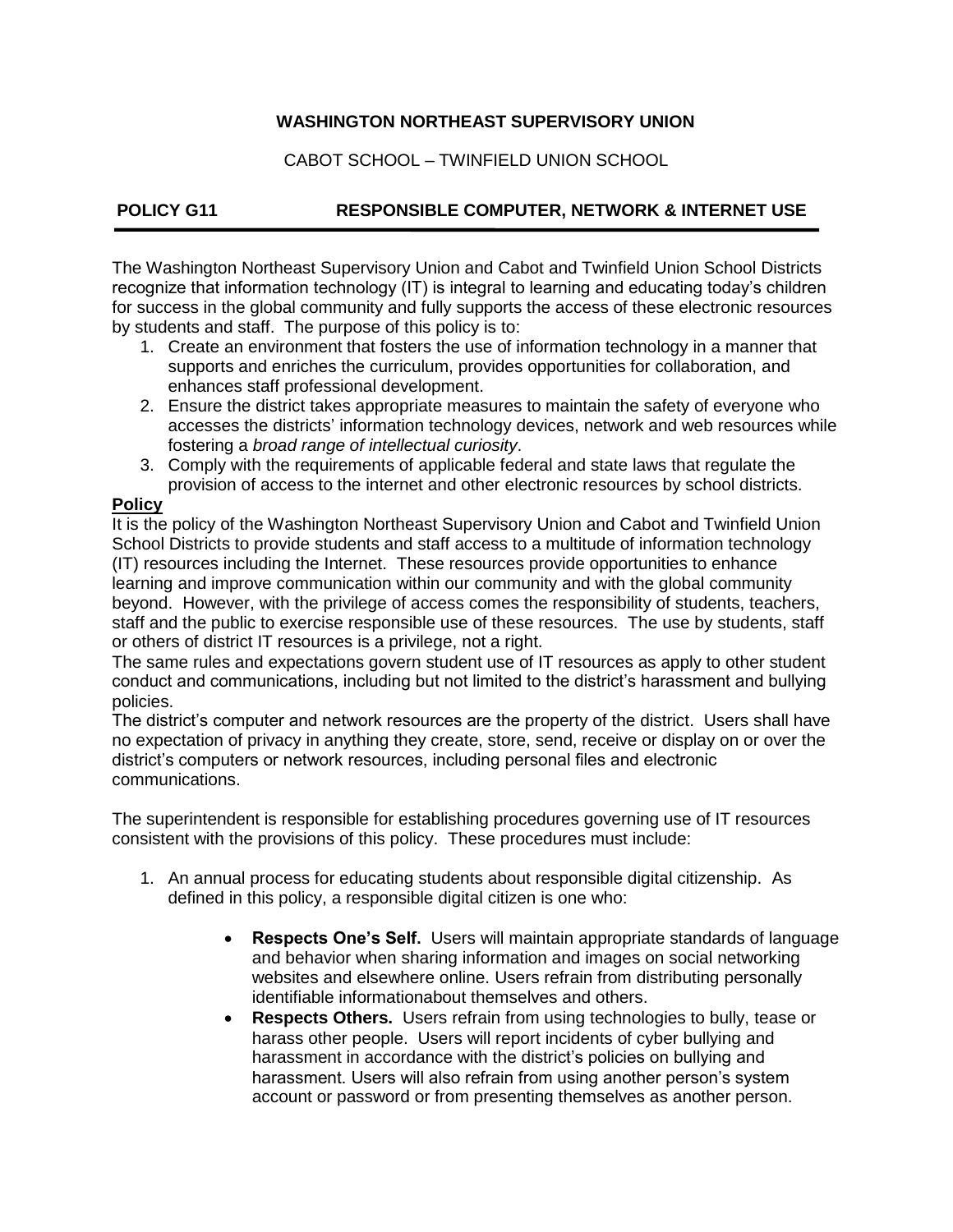- **Protects One's Self and Others.** Users protect themselves and others by reporting abuse and not forwarding inappropriate materials and communications. They are responsible at all times for the proper use of their account by not sharing their system account password.
- **Respects Intellectual Property.** Users suitably cite any and all use of websites, books, media, etc.
- **Protects Intellectual Property.** Users request to use the software and media others produce.
- 2. Provisions necessary to ensure that Internet service providers and other contractors comply with applicable restrictions on the collection and disclosure of student data and any other confidential information stored in district electronic resources.
- 3. Technology protection measures that provide for the monitoring and filtering of online activities by all users of district IT, including measures that protect against access to content that is obscene, child pornography, or harmful to minors. *The district recognizes its responsibility to screen material not suited to students, but within that constraint also recognizes the value of the internet and technology to allow students a full exploration of ideas, including unpopular ones, and shall not limit student access to information based solely on ideology.*
- 4. Methods to address the following:
	- Control of access by minors to sites on the Internet that include inappropriate content, such as content that is:
		- $\checkmark$  Lewd, vulgar, or profane
		- $\checkmark$  Threatening
		- $\checkmark$  Harassing or discriminatory
		- $\checkmark$  Bullying
		- $\checkmark$  Terroristic
		- $\checkmark$  Obscene or pornographic
	- The safety and security of minors when using electronic mail, social media sites, and other forms of direct electronic communications.
	- Prevention of unauthorized online access by minors, including "hacking" and other unlawful activities.
	- Unauthorized disclosure, use, dissemination of personal information regarding minors.
	- Restriction of minors' access to materials harmful to them.
- 5. A process whereby authorized persons may temporarily disable the district's Internet filtering measures during use by an adult to enable access for bona fide research or other lawful purpose.

# **Policy Application**

This policy applies to anyone who accesses the district's network, collaboration and communication tools, and/or student information systems either on-site or via a remote location, and anyone who uses the district's IT devices either on or off-site.

### **Limitation/Disclaimer of Liability**

The District is not liable for unacceptable use or violations of copyright restrictions or other laws, user mistakes or negligence, and costs incurred by users. The District is not responsible for